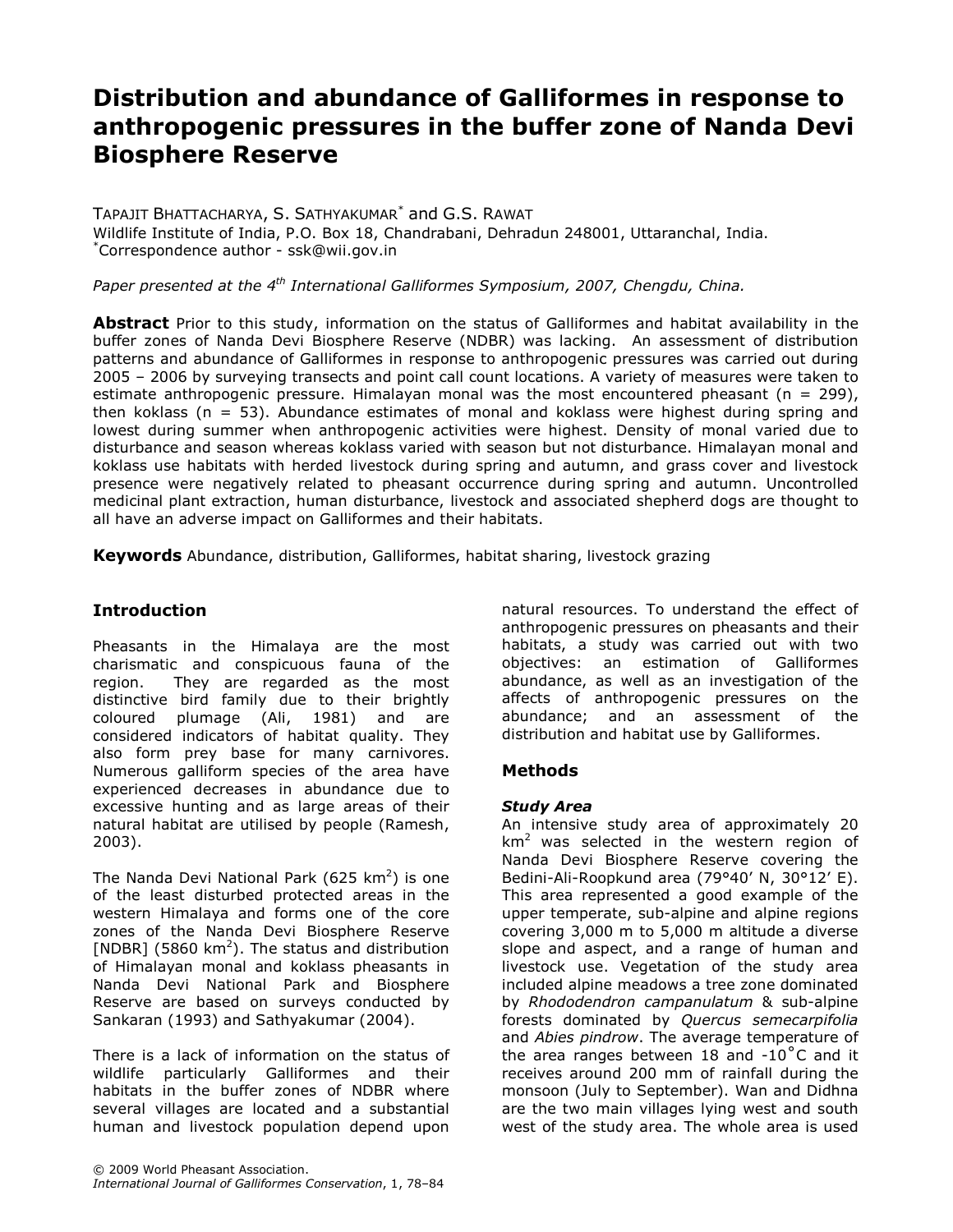by village residents and their livestock for grazing and natural resources.

### Bird surveys

Initially, rapid assessment surveys were conducted in different parts of the study area to identify key areas. Following this, sampling was undertaken along a gradient of human use between 3,000 and 3,550 m elevation. Seven transects (1.2 to 2 km) were established along existing footpaths and at the higher elevations a 7.2 km alpine trail was used. The transects and trail (FIG. 1) were surveyed within 2 hours of sunrise and data on galliform species, number, sex, composition, sighting angle and sighting distance were recorded. In addition, because koklass Pucrasia macrolopha are more visually secretive but produce loud breeding calls, call counts (open radius circular plots [Gaston 1980]), were also used. To avoid double counts, the location (distance from the point and direction) of the calling bird and time were recorded. Transects, call count points (during breeding season only) and one trail were sampled three times a month.

#### Habitat and disturbance surveys

To assess habitat use, altitude, aspect, slope, broad vegetation classes, shrub cover, grass cover, grass height, herb cover, herb height, rock cover, litter depth and livestock presence was sampled. Three  $10 \times 10$  m sample plots spaced 30 m apart were placed within each 100 m section of the line transects. This gave a total of 312 sampling plots.

For the estimation of anthropogenic pressures the total count of livestock (cattle, buffaloes, goat, sheep, horses and mules) present in the alpine and subalpine zone of the study area was carried out once every month. Disturbance variables (e.g. cutting, lopping and debarking of trees) in 10  $\times$  10m plots (n=312, 3 plots at every 100m interval along each transect) and human presence along transects were recorded once a season.

## Statistical analysis

Galliformes encounter rate (number of birds/km) and density estimates (number of birds/km<sup>2</sup>) were calculated for four seasons (summer, autumn, winter and spring) using DISTANCE 5.0 (Thomas et al., 2005). Detection probability for both Himalayan monal Lophophorus impejanus and koklass along the transects in each season was estimated using PRESENCE 2.0 (Hines, 2006).

A disturbance index along the transects was calculated using a Principal Component Analysis that considered cutting, lopping and debarking of trees, using the covariance method within SPSS 16. The principal component, with livestock and human presence, was analyzed further using the correlation method within Principal Component Analysis. The effects of season and disturbance on the density of Himalayan monal and koklass were analyzed using a general linear model (GLM) within SPSS 16. GLM was also used to find the relationship between disturbance and season using a regression approach.

The average of each habitat variable from the three plots within each 100 m section was considered as a random habitat data point. These averaged habitat variables (arcsine transformed as appropriate) and the pheasant records were compared against random habitat use through binary (presence vs. random) logistic regression using SPSS 16 (Nourousis, 1990).

## Results

### Assessment of anthropogenic pressure

Assessment of anthropogenic pressures showed that the presence of local people was the only significant disturbance during winter and livestock grazing and cutting, lopping and debarking of trees in spring and summer. Overall, 4628 goat and sheep and 233 cattle used the alpine regions (3,000 to 4,000 m) of the study site from May to October. Principal co-ordinate of overall disturbance was classified into three classes, low  $(<-0.04)$ , moderate  $(≥-$ 0.04 to <0) and high  $(≥0)$  (TABLE 1).

#### Abundance estimates of galliformes

Four species of Galliformes, Himalayan monal, koklass, snow partridge Lerwa lerwa and Himalayan snowcock Tetraogallus himalayensis were encountered in the study area. Himalayan snowcock and snow partridge were encountered only in alpine habitat (above 3,500 m) whereas Himalayan monal and koklass were found in subalpine forest and treeline region (3,000 to 3,500 m) during autumn and spring. In winter monal moved to lower altitudes. Himalayan monal was the most commonly encountered pheasant (TABLE 2). The detection probability of monal and koklass did not vary significantly between seasons ( $F_3 = 0.19$ ,  $P = 0.90$ ), but overall the detection probability of monal was always higher than koklass  $(F_1 = 13.32, P =$ 0.04) (TABLE 3).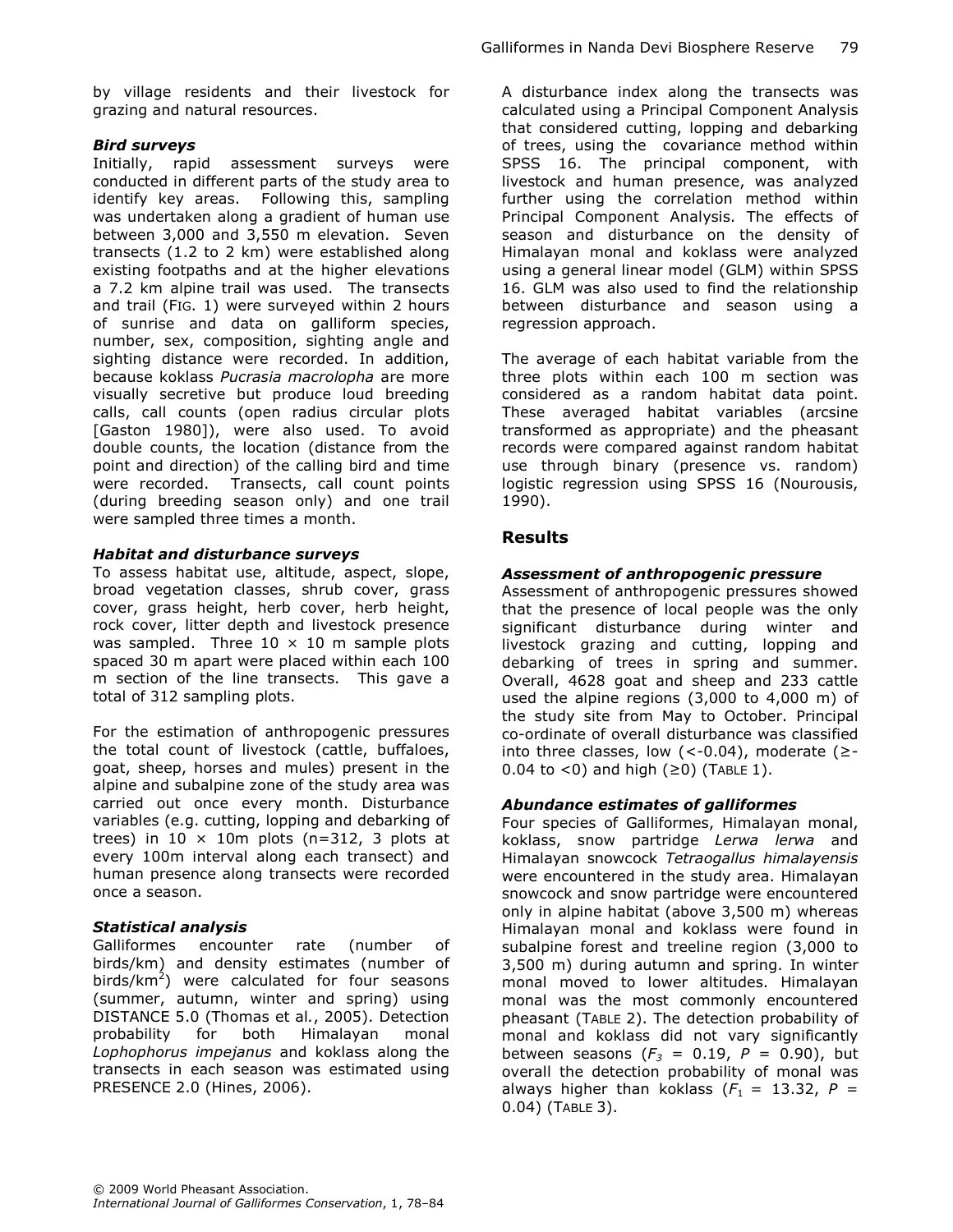

| FIG. 1 Map of Bedini Ali meadows showing the transects and call count points |  |  |  |  |  |  |  |  |  |
|------------------------------------------------------------------------------|--|--|--|--|--|--|--|--|--|
|------------------------------------------------------------------------------|--|--|--|--|--|--|--|--|--|

| <b>Transect</b><br>ΙD       | <b>Elevation</b><br>m) | Length<br>(km) | <b>Aspect</b> | Human use | <b>Disturbance</b><br>index |
|-----------------------------|------------------------|----------------|---------------|-----------|-----------------------------|
| AL <sub>1</sub>             | 3160-3500              | $1.5\,$        | West          | Low       | $-0.41$                     |
| AL <sub>2</sub>             | 3150-3450              | 1.5            | West          | High      | 0.55                        |
| AL3                         | 3090-3450              | 1.5            | West          | Low       | $-0.43$                     |
| AI $4$                      | 3000-3525              | 1.5            | East          | Moderate  | $-0.32$                     |
| AL5                         | 3000-3480              | 2.0            | East          | High      | 1.20                        |
| B <sub>D</sub> 1            | 3200-3520              | 1.5            | West          | Low       | $-0.42$                     |
| B <sub>D</sub> <sub>2</sub> | 3000-3475              | 1.2            | West          | Moderate  | $-0.16$                     |

TABLE 1 Characteristics of transects during this study.

TABLE 2 Galliformes sightings and abundance at Nanda Devi Biosphere Reserve during 2005/6.

| <b>Species</b>                                 | <b>Sightings</b> | Density $\pm$ s.e. | Encounter rate $\pm$ s.e. |     | <b>Group size</b> |
|------------------------------------------------|------------------|--------------------|---------------------------|-----|-------------------|
|                                                | (Individuals)    |                    |                           | Min | Max               |
| Himalayan Monal<br>Lophophorus impejanus       | 299 (393)        | $36.37 \pm 2.69$   | $1.22 \pm 0.07$           |     | 5                 |
| Koklass Pheasant<br>Pucrasia macrolopha        | 53 (63)          | $28.54 \pm 2.44$   | $0.67 \pm 0.01$           |     | $\mathcal{L}$     |
| Himalayan Snowcock<br>Tetraogalus himalayensis | 14 (25)          |                    | $0.10 \pm 0.03$           |     | 5                 |
| Snow Partridge<br>Lerwa lerwa                  | 23 (43)          |                    | $0.18 \pm 0.02$           | 4   | 10                |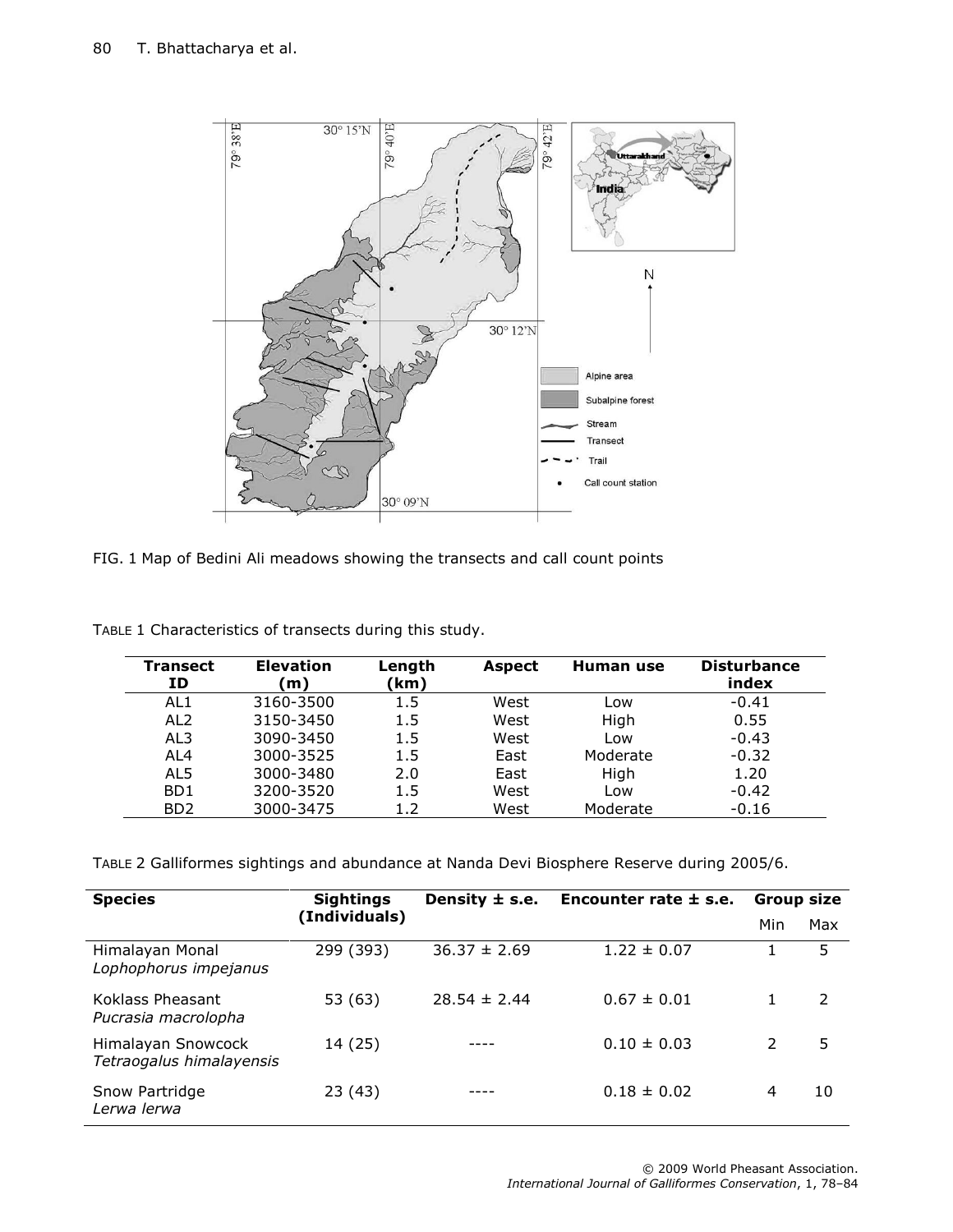| <b>Species</b> | Autumn     | Winter     | <b>Spring</b> | <b>Summer</b> |
|----------------|------------|------------|---------------|---------------|
| Monal          | $0.80 +$   | $0.86 \pm$ | $0.86 \pm$    | $0.48 +$      |
|                | 0.05       | 0.05       | 0.05          | 0.1           |
| <b>Koklass</b> | $0.30 \pm$ | $0.19\pm$  | $0.23 \pm$    | $0.38 +$      |
|                | 0.08       | 0.05       | 0.06          | 0.18          |

TABLE 3 Detection probabilities  $(± s.e.)$  of monal and koklass in different seasons during 2005/06.

The abundance of Himalayan monal and koklass was highest during spring and lowest in summer (TABLE 4 & 5).

TABLE 4 Abundance  $(\pm s.e.)$  of Himalayan monal in different seasons.

| <b>Seasons</b> | <b>Sightings</b> | Density±         | $E.R. \pm$      |
|----------------|------------------|------------------|-----------------|
|                |                  | s.e.             | s.e.            |
| Summer         | 8                | 17.89±5.86       | $0.72 \pm 0.29$ |
| Autumn         | 91               | $34.14 \pm 5.95$ | $0.95 \pm 0.13$ |
| Winter         | 80               | $33.14 \pm 4.45$ | $1.05 \pm 0.97$ |
| Spring         | 120              | $44.43 \pm 5.25$ | $1.45 \pm 0.13$ |
| Overall        | 299              | 36.37±2.69       | $1.22 \pm 0.07$ |

TABLE 5 Abundance of koklass  $(\pm \text{ s.e.})$  in different seasons.

| <b>Season</b> | <b>Sightings</b> | Density±         | $E.R. \pm s.e$   |
|---------------|------------------|------------------|------------------|
|               |                  | s.e              |                  |
| Summer        | $\mathcal{L}$    | $3.24 \pm 2.53$  | $0.10 \pm 0.07$  |
| Autumn        | 20               | 31.69±4.57       | $0.69 \pm 0.029$ |
| Winter        | 19               | 36.09±4.21       | $0.65 \pm 0.011$ |
| Spring        | 12               | $38.27 \pm 5.6$  | $0.68 + 0.02$    |
| Overall       | 53.              | $28.54 \pm 2.44$ | $0.67 \pm 0.01$  |

The call count for koklass estimated  $1.96 \pm 0.22$ males per location in spring ( $n = 26$ ) (TABLE 6).

TABLE 6 Call count estimates for koklass at each calling station

| <b>Calling</b>  | N  | <b>Males per</b> |
|-----------------|----|------------------|
| <b>Stations</b> |    | Station ± s.e.   |
| AL1             | 8  | $2.86 \pm 0.26$  |
| AL5             | 6  | $0.83 \pm 0.40$  |
| BD1             |    | $2.38 \pm 0.18$  |
| BD <sub>2</sub> | 5  | $1.40 \pm 0.60$  |
| Overall         | 26 | $1.96 \pm 0.22$  |

Response of Himalayan monal and koklass The density of Himalayan monal varied significantly in relation to disturbance  $(F_1 = 7.7)$ ,  $P = 0.01$ ) and season ( $F_3 = 6.7$ ,  $P = 0.002$ ).

Monal density decreased along an increasing gradient of disturbance ( $\beta$  = -10.6 ± 3.8, t = -2.8,  $P = 0.01$ ). The density of monal was less in winter  $(\beta = -17.8 \pm 7.5, t = -2.4, P = 0.03)$ and summer (β = -24.5 ± 6.9, t = -3.6,  $P =$ 0.002) than other seasons.

The density of koklass varied significantly with season ( $F_3 = 3.9$ ,  $P = 0.02$ ) but not with overall disturbance  $(F_1=0.02, P = 0.87)$  although grazing alone has been shown to have some influence on abundance of both the pheasants (Bhattacharya et al., 2007). Density of koklass was significantly high in spring ( $\beta$  = -11.7  $\pm$ 6.9,  $t = 1.8$ ,  $P = 0.09$ ) than other seasons.

#### Habitat use by Himalayan monal and koklass

The analysis of habitat use by the pheasants considered 13 variables for both autumn ( $\chi^2_{16}$  = 80.55,  $P < 0.001$ , -2 loglikelihood = 72.97 and Nagelkerke R<sup>2</sup>= 0.69) and spring ( $\chi^2_{16}$  = 97.9, P  $<$  0.001, -2 loglikelihood = 53.62 and Nagelkerke  $R^2 = 0.79$ ). The variables edge habitat, sub alpine habitat, North Western & Western aspect, shrub cover and litter depth showed positive influence in the occurrence of pheasants whereas grass cover, livestock presence and herb height showed negative influences (FIG. 2 and FIG. 3).



FIG. 2 Effects of habitat variables on the occurrence of pheasants in Bedini-Ali during autumn, 2005-06.

#### **Discussion**

Himalayan monal occupies upper temperate oak-conifer forests, subalpine oak forests interspersed with open grassy slopes, cliffs and alpine meadows between 2400 – 4500 m, mostly concentrating in a narrow belt of 2700 – 3700 m (Grimmet et al., 1998). They exhibit clear altitudinal migration reaching as low as 2000 m in winter (Ramesh, 2003).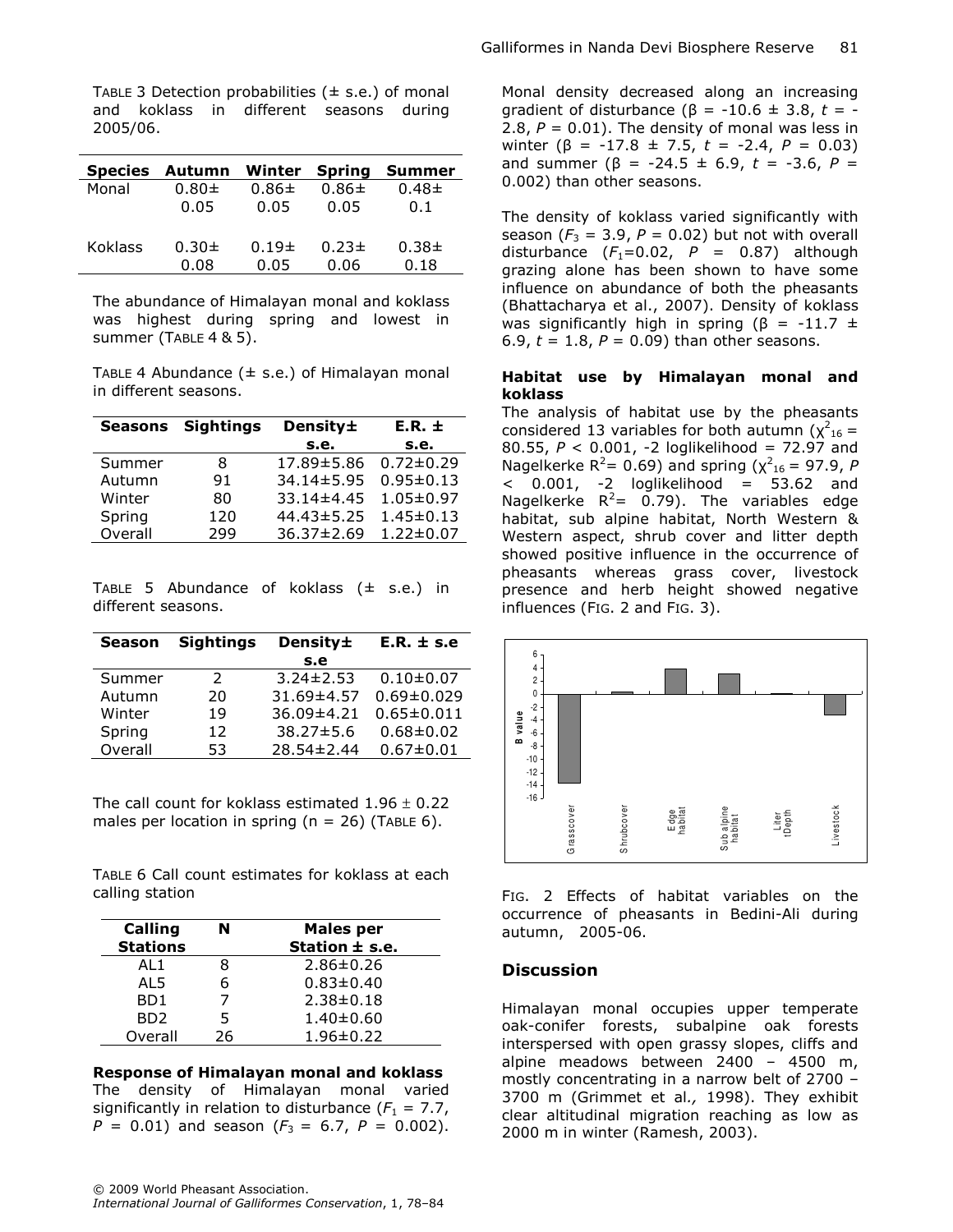

FIG. 3 Effects of habitat variables on the occurrence of pheasants in Bedini-Ali during spring, 2005-06.

During spring, in their breeding season they are found in pairs between 3000 - 3500 m (April-May) (pers. obs.) and in summer between 3500 4000 m. A comparatively low density estimate of Himalayan monal along the least disturbed transects and an absence from highly disturbed transects of the study area (mean elevation 3500 m) in summer (June - September) are indicative of high altitudinal migration. Himalayan monal are threatened in most of their range due to poaching and other anthropogenic factors (Ramesh, 2003). Male Himalayan monal had been heavily hunted for their crest feathers in Himachal Pradesh (Ramesh, 2003) until 1982 and interactions with locals of the study area also confirmed the hunting pressure during the recent past. Avoidance of seasonally disturbed areas by Himalayan monal might be an consequence of such historical persecution of the species.

Unlike Himalayan monal, koklass does not extend beyond the tree line. It occupies temperate broadleaf, conifer and subalpine oak forests with dense undergrowth (2100 – 3300 m) (Grimmet et al., 1998). One of the drab pheasants, the koklass skulk under bushes to camouflage, reducing their detection which probably imparts less hunting pressure on the species (pers. obs.). They also give loud predawn calls during the breeding season, revealing their presence (Ramesh, 2003). Such range restrictions coupled with compensatory behavioural adaptation causes koklass to occupy disturbed areas, but at times it exhibits negative response to livestock and the shepherd dogs (Bhattacharya et al., 2007).

During autumn and spring, pheasant occurrence had a positive relationship with decreasing grass cover and increasing shrub cover. During both autumn and spring,

pheasants used the edge habitat and sub-alpine habitat with more leaf litter than the open alpine region with more grass cover. This may be due to more food availability in the form of insects in sub-alpine and edge habitat litter cover or may be due to avoidance of herded livestock. A significant negative relationship of pheasant occurrence with livestock presence may be indicative of the avoidance of alpine habitat with more grass cover and high livestock use. A comparison of abundance of Himalayan monal and koklass pheasants between Bedini-Ali and other Protected Areas revealed that Himalayan monal occurs in higher abundance inside the Nanda Devi National Park (Sathyakumar, 2004) but similar to Tunganath region in Kedarnath Wildlife Sanctuary (Sathyakumar et al., 1992) which is also subjected to anthropogenic pressures. However, the koklass abundance estimate in Bedini is similar to Nanda Devi NP, but lower than Kedarnath WLS.

#### Conservation Implications

Galliformes in Bedini Ali meadows are using habitats which are subjected to different forms of anthropogenic pressures such as livestock grazing, non-timber forest product (NTFP) collection and tourism. NTFP collection includes fodder grasses, bamboo, nuts, fruits and medicinal and aromatic herbs. Fodder collection is practised throughout the whole area without any restriction. During the month of May extraction of Cordyceps sinensis (rare medicinal fungi, highly demanded by Tibetan traders) from the alpine region and glacial moraines of the study area cause adverse impacts on the wildlife and their habitat. During May 2006, 13 camps of the fungi collectors and more than 500 people including local villagers and outsiders were observed during collection of that fungus in the habitat used by Himalayan snowcock and snow partridge. Along with this, lichen collection (Jhulla, used for colour production) and montane bamboo Arundineria spathiflora collection by local people from the subalpine forests also causes removal of tree and shrub cover. These uncontrolled NTFP extractions particularly during April-May (spring), may cause adverse impacts on Galliformes and their habitats as it is their breeding period. These activities should be regularly monitored and restricted to reduce their impact on Galliformes and their habitats.

Large numbers of tourists visit the study area from April to December. One hundred and twenty nine tourist groups along with 383 pack animals were recorded from August 2005 to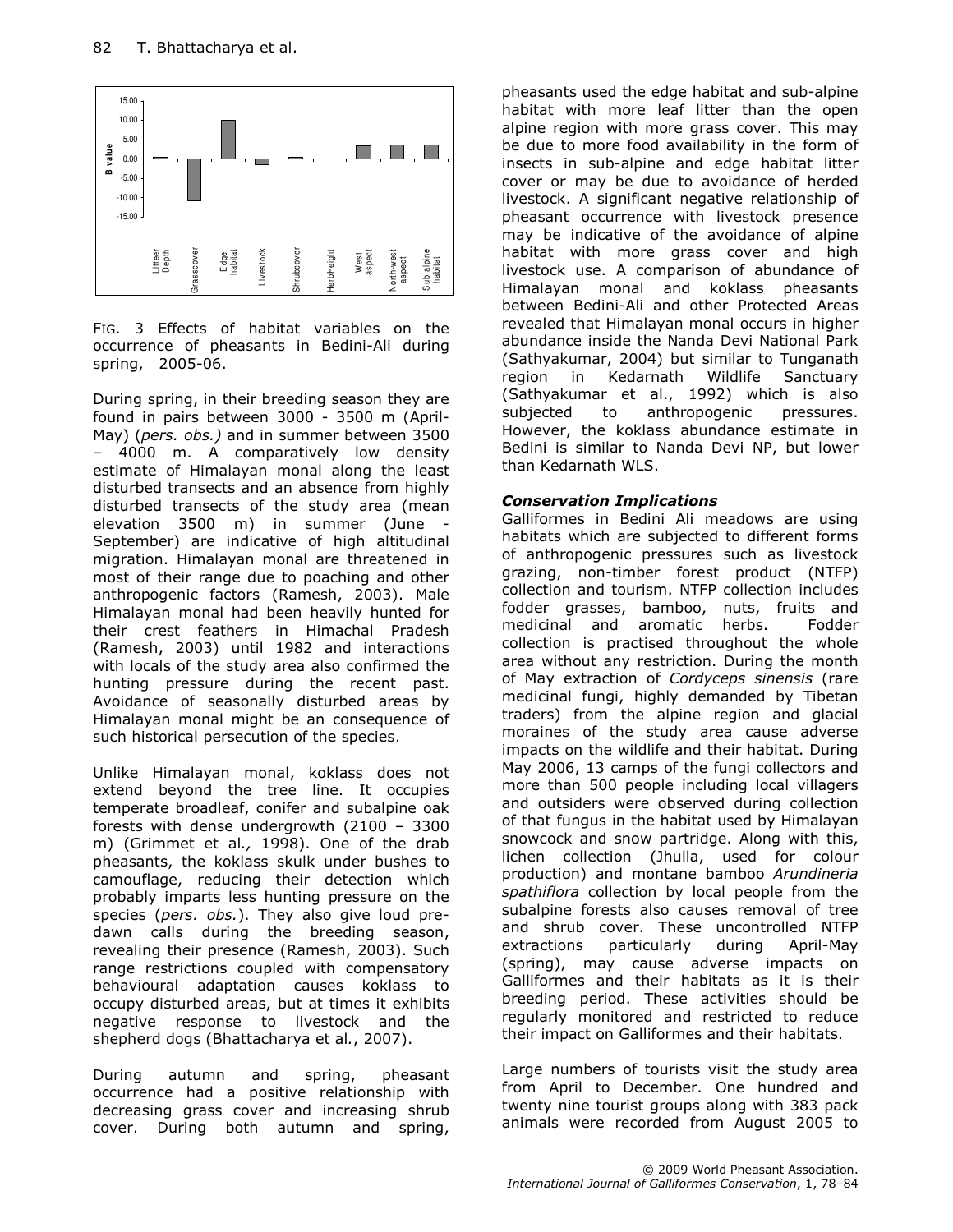June 2006 visiting the study area particularly Bedini meadow and Himalayan snowcock habitat of Kurumtoli and Baguabasa, as these areas are part of the trekking route to Roopkund. Camping and littering in these areas caused considerable damage particularly in Bedini meadow as well as other parts of the study area. This needs to be strictly controlled.

The presence of people, livestock and shepherd dogs has a negative impact on Galliformes that use predominantly the same pastures and forest, and further increases in livestock will negatively affect the rangelands and Galliformes in the Bedini Ali Region. Management authorities need to address all the constituents i.e., the local residents (villagers of Wan, Ballan, Kuling and other villages situated in Dewal block), their livestock, and the conservation values. As this area is very important from an ecological perspective it should be managed with concern for the development of resident communities. Therefore, careful and participatory planning is essential to rationalize realistic goals of both pastoral production and wildlife conservation in the area.

# Acknowledgements

We thank Dr. R.K. Rai, Director (CS), Ministry of Environment and Forests, Government of India for the funding support for this project and for his help and cooperation. We thank Shri S.K. Chandola, Chief Wildlife Warden, Uttaranchal and his predecessor Shri A.S. Negi, for granting us the permission to carry out this work at NDBR. We thank Shri. Samir Sinha, Director NDBR for providing us the necessary help and cooperation for the conduct of this study. We thank Shri P.R. Sinha, Director WII for providing us the necessary facilities, encouragement and support for the smooth conduct of this project. We thank Dr. K. Sankar, Research Coordinator and Faculty Incharge, WII Research Laboratory for his help and support for the study. We thank all the field staff of NDNP, NDBR & Badrinath FD and Shri Than Singh Bisht, field assistant for their help in the field work.

# Reference

ALI, S. (1981) The Himalaya in Indian Ornithology. The Himalaya-aspects of change (eds Lall, J. S. and Moddie, A.D.). Oxford University, India International Center, New Delhi. 17- 31.

- BHATTACHARYA, T., SATHYAKUMAR, S. & RAWAT, G.S. (2007) Impact of Anthropogenic Pressures on Abundance and Distribution of Galliformes at Bedini-Ali, Nanda Devi Biosphere Reserve, Uttarakhand In: S. SATHYAKUMAR & K. SIVAKUMAR (Eds.). Galliformes of India. ENVIS Bulletin: Wildlife and Protected Areas, 10(1), 155-162
- GASTON, A.J. (1980) Census Techniques for Himalayan Pheasants including Notes on Individual Species. Journal of the World Pheasant Association, 5, 40 – 53.
- GRIMMETT, R., INSKIPP, C. & INSKIPP, T. (1998) Birds of the Indian Subcontinent. Oxford University Press, Delhi. pp 888.
- HINES, J.E. (2006) PRESENCE 2.0 USGS, Patuexent Wildlife Research Centre, Laurel, MD. USA.
- NOUROUSIS, M.J. (1990) PSS/PC+ Advanced Statistics 4.0 for the IBM PC/XT/AT and PS2 Chicago, SPSS Inc
- RAMESH, K. (2003) An ecological study on pheasants of the Great Himalayan National Park, Western Himalaya, Phd thesis, Forest Research Institute, Deemed University, Dehradun.
- SANKARAN, R. (1993) An Ornithological Survey of Nanda Devi national Park. (IN) Scientific and Ecological Expedition to nanda Devi. A report. pp. 16-34.
- SATHYAKUMAR, S. (2004) Conservation status of Mammals and Birds in Nanda Devi National Park: An assessment of changes over two decades (IN) Biodiversity Monitoring Expedition nanda Devi 2003. A report. pp. 1- 14.
- SATHYAKUMAR, S., PRASAD, S.N., RAWAT, G.S. & JOHNSINGH, A.J.T. (1992) Ecology of kalij & monal pheasants in Kedarnath Wildlife Sanctuary, Western Himalaya. Pheasants in Asia 1992. World Pheasant Association International.
- THOMAS, L., LAAKE, J.L., STRINDBERG, S., MARQUES, F.F.C., BUCKLAND, S.T., BORCHERS, D.L., ANDERSON, D.R., BURNHAM, K.P., HEDLEY, S.L. & POLLARD, J.H. (2005) Distance 4.0. Release "x"1. Research Unit for Wildlife Population Assessment, University of St. Andrews, UK. http://www.ruwpa.stand. ac.uk/distance

# Biographical sketches

TAPAJIT BHATTACHARYA is a senior Research Fellow of Wildlife Institute of India. His area of research interest is ungulates and Galliformes in high altitudes and socioeconomic and ecological aspects of medicinal plants. S. SATHYAKUMAR PhD is a scientist 'F' and Head of the Endangered Species Management